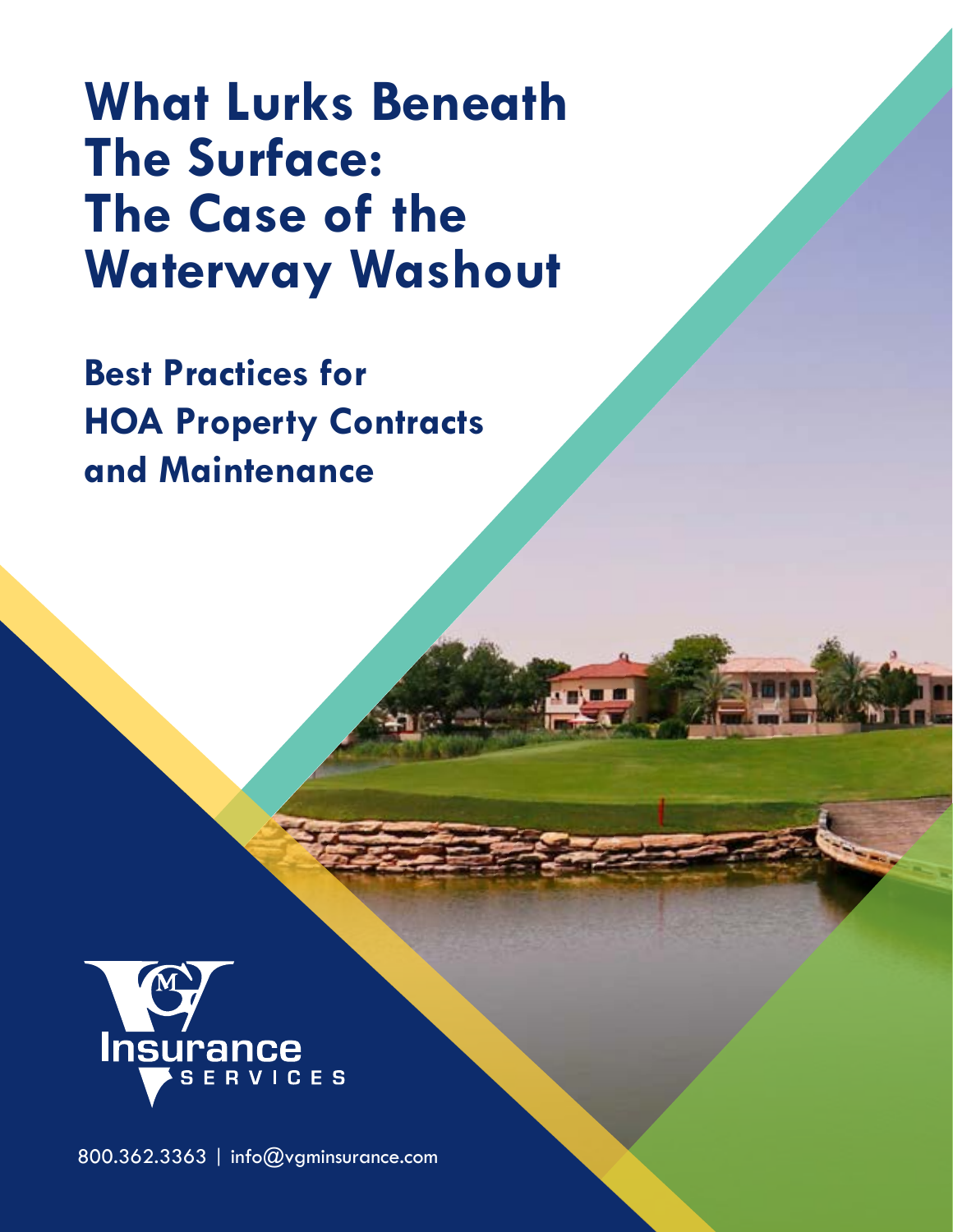Navigating relationships with neighbors can be tricky for anyone. But that's especially true for golf courses and country clubs with multiple homes lining the course. And when a structure such as a waterway, pond, dam, or bridge, straddles the property line, well, things get even more complicated.

For example, there might be a question of who owns the structure—the club or the Homeowners Association (HOA)—and thus, who's responsible for maintenance? Or worse, who's liable for damage?

In the story below—based on an actual claim—you'll see through the eyes of a club owner as they wade through the damage left behind after a waterway washes out. We'll then provide some best practices to help prepare and protect your club from this kind of exposure.

## **What Lurks Beneath the Surface**

You've always had a good relationship with the HOA and the homeowners around your golf course. Any time they've had an issue—from unruly guests on the course to downed trees encroaching on their property—you and your staff respond swiftly and courteously.

Standing before the bridge that once allowed access to both your course and the surrounding residential properties, you're at a loss. The hillside between the golf course and the HOA land has collapsed. And the waterway that runs along the properties has washed out the bridge, rendering it impassable. Many of the surrounding homes also appear to have sustained damage from the flooding. As you take stock of the situation, and glance at the 35 missed calls on your cellphone, you realize that the relationship you've worked so hard to nurture is quickly eroding.

"Thomas?" You turn to see your insurance adjuster, Madison.

"Oh, hi. I was just…" you trail off as you look back over the damage.

"I understand," she says.

After a moment, you turn back to her. "Sorry. Do you have any idea what happened? No one was hurt, right?"

"No one was hurt. Only property damage," Madison says. "As far as what happened, it seems there was an issue with the culvert used for the waterway overflow. Either there was a structural issue or an obstruction. Without the overflow, the water went the only place it could and took the hillside and the bridge with it."

You nod, both relieved and still astonished at the sheer amount of water and damage before you.

"When you're ready, I'll need to get some information from you. Any documents you have regarding the waterway. Maintenance records for the overflow system and management of the culvert. Any agreements you have with the HOA."

"I'll have to check my files," you say, looking up toward the clubhouse, your heart starting to race a bit. "I don't know if I have any maintenance records. Isn't that the HOA's property?"

"It could be. We'll have to look at the documents you have and compare it to the HOA's records."

You have a sinking feeling as you think through what kind of formal agreement or contract you have with the HOA. Madison must see it on your face, because she puts a hand on your shoulder as she says, "We're going to get everything figured out. We'll just take it a day at a time."